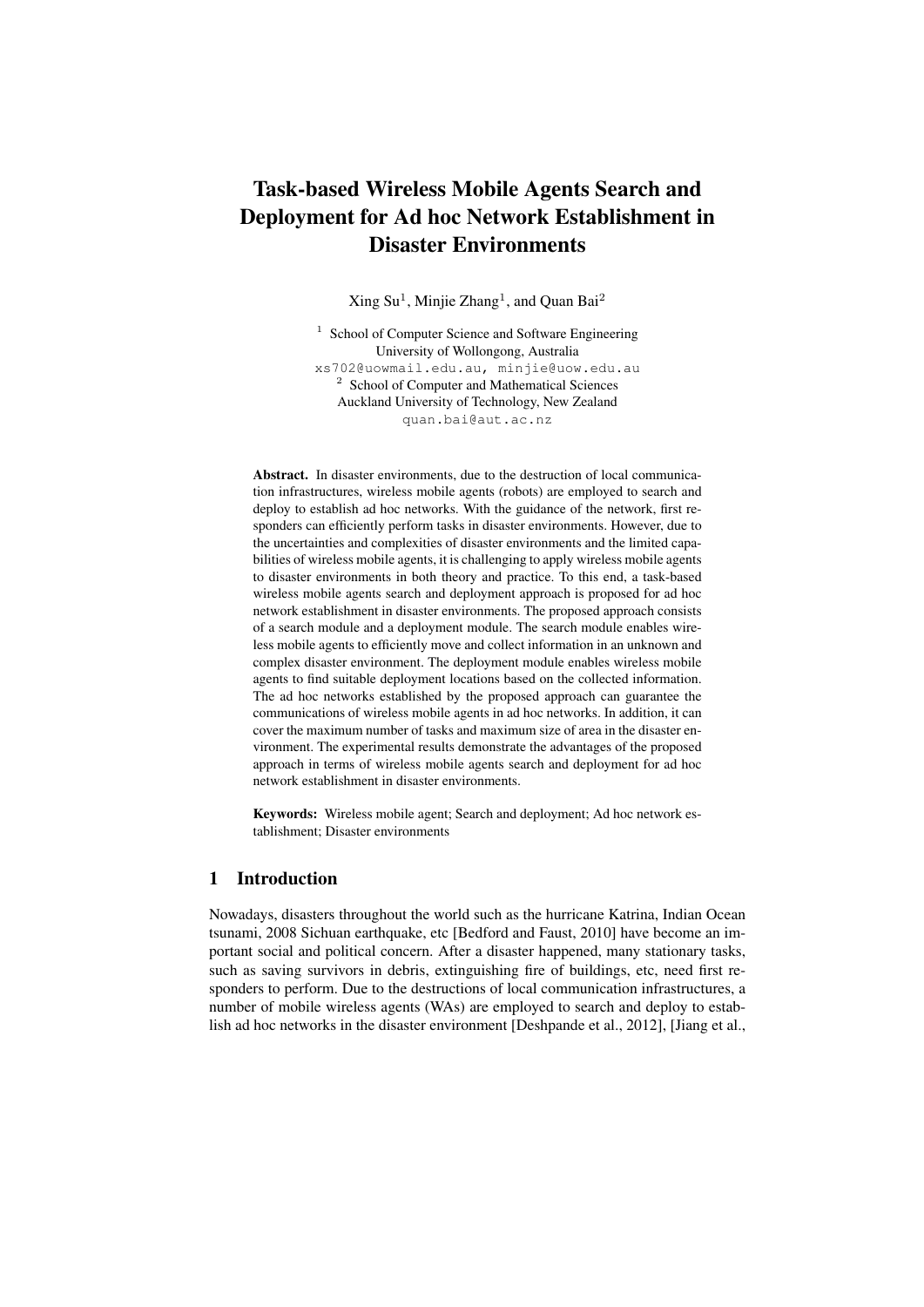2008], [Ortiz et al., 2004], [Balachandran et al., 2006], [Srinivas et al., 2006]. With the guidance of the established networks, first responders can efficiently perform tasks in the environment. In recent years, ad hoc networks established by WAs play an important role in disaster search and rescue due to their low infrastructure dependency, low expense, quick deployment, quick adaptability and scalability.

When WAs just enter a disaster environment, they lack information about the environment. In addition, the ubiquitous obstacles in the environment hinder their search paths and occupy their deployment locations. Except the difficulties brought by the environment, the limited capabilities (e.g. energy, sensing and communication) of WAs also make the search and deployment in such environments more difficult. In many applications, a large number of stationary tasks are unevenly distributed in the environment and only a small number of WAs can search and deploy to establish ad hoc networks in the environment. In these applications, the search and deployment of WAs is prone to discovering and covering the maximum number of tasks, which is called task-based WAs search and deployment (TBWSD) for ad hoc network establishment in disaster environments.

In order to achieve efficient TBWSD for ad hoc network establishment in uncertain disaster environments, first of all, the approach should enable WAs with limited energy, sensing and communication capabilities to efficiently move and collect information in the environment. Then, the ad hoc network established for TBWSD should achieve three objectives: 1) Communication of WAs: Since the sensing and communication ranges of WAs are limited, WAs should be able to communicate with other WAs in the network so as to share the information about their covered stationary tasks and first responders. 2) Maximum coverage of tasks: Since stationary tasks are unevenly distributed in the environment, the established ad hoc network should be able to cover the maximum stationary tasks so as to ensure that most of tasks can be performed by first responders with the guidance of the network; 3) Maximum coverage of area: Since first responders can move around in a disaster environment, the established ad hoc network should be able to cover the maximum area of the environment so as to increase the opportunities to guide first responders.

In order to achieve the requirement and three objectives of TBWSD, a task-based WAs search and deployment approach is proposed for ad hoc network establishment in disaster environments. The proposed approach consists of a search module and a deployment module. The search module enables WAs with limited energy, sensing and communication capabilities to efficiently move and collect information according to the density of tasks. The deployment module finds suitable deployment locations for WAs to establish ad hoc networks by considering the three objectives of TBWSD according to the information collected by the search module.

The rest of the paper is organized as follows. The problem description and definitions are given in Section 2. The task-based WAs search and deployment approach is introduced in detail in Section 3. The experiments are demonstrated and the results are analyzed in Section 4. The related work is introduced in Section 5. The paper is concluded and the future work is outlined in Section 6.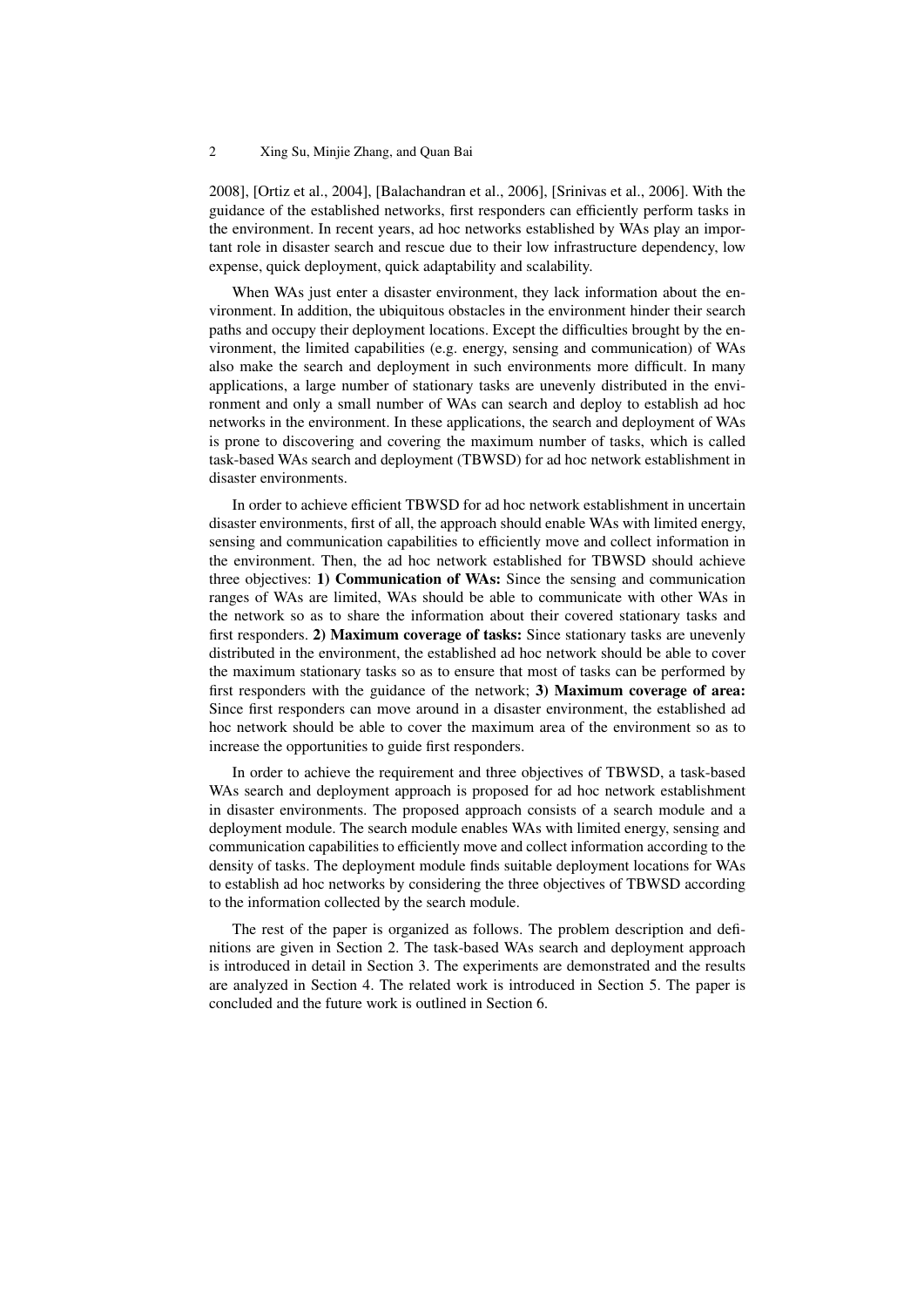#### 2 Problem Description and Definitions

Let  $D$  be a 2-dimension disaster environment, which are divided into many equivalent size locations  $Loc_{(x,y)} \in D$  and the size of each location is S. Based on the occupation, the locations in  $D$  can be divided into three types : 1) free locations (i.e.,  $Loc_{(x,y)} = F_{(x,y)}$ , 2) obstacle locations (i.e.,  $Loc_{(x,y)} = O_{(x,y)}$ ) and task locations (i.e.,  $Loc_{(x,y)} = T_{(x,y)}$ ). After entering D, WAs search to collect information. The definition of a WA and its collected information are described as follows.

**Definition 1:** A *WA* ( $WA_j$ ) can be defined as a four-tuple  $WA_j = \langle WA_{(x_j, y_j)}, Eng_j,$  $Sta_i$ ,  $ANet_k$ , where  $WA_{(x_j, y_j)}$  is the current location of  $WA_j$ ,  $Eng_j$  is the remaining energy of  $WA_j$ , which is represented by the number of locations that  $WA_j$  can move,  $Sta_j$  is the status of  $WA_j$ , which can be either 'searching' or 'deployed'. If  $Sta_i$  is 'searching',  $ANet_k$  must be '∅', otherwise  $ANet_k$  is the information of the ad hoc network, to which  $WA_i$  belongs.

**Definition 2:** The *collected information* ( $Info<sub>j</sub>$ ) of a WA (e.g.  $WA<sub>j</sub>$ ) can be defined as a two-tuple  $Info_j = < ASet_j$ ,  $LSet_j$ , where  $ASet_j$  is the information of ad hoc networks, whose information is collected by  $WA_i$  and  $LSet_i$  is the set of locations in D, whose information is collected by  $WA_i$ .

Based on the three types of locations, the set of locations can be further defined as  $LSet_j = \langle FSet_j, OSet_j, TSet_j \rangle$ , where  $FSet_j, OSet_j$  and  $TSet_j$  are the set of free locations, obstacle locations, and task locations, respectively.

The ad hoc network  $(ANet_k)$  is established by WAs, which can share their collected information with each other. Therefore, the information of an ad hoc network is the sum of collected information of WAs establishing the network, which is described as follows.

**Definition 3:** The *information of an ad hoc network*  $(ANet<sub>k</sub>)$  can be defined as a threetuple  $ANet_k = \langle WASet_k, LSet_k^C, LSet_k^U \rangle$ , where  $WASet_k$  are the WAs establishing  $\mathit{ANet}_k$ ,  $\mathit{LSet}^C_k$  is the set of locations covered by  $\mathit{ANet}_k$ , and  $\mathit{LSet}^U_k$  is the set of locations uncovered by  $ANet_k$ , but whose information is collected by WAs in  $ANet_k$ . Based on the three types of locations, the set of covered locations and uncovered locations can be further defined as  $LSet^C_k = \langle FSet^C_k, OSet^C_k, TSet^C_k \rangle$  and  $LSet^U_k = \langle FSet^U_k,$  $OSet_k^U, TSet_k^U$ >, respectively.

Since obstacle are considered in the proposed approach, the movements of WAs in the environment need to avoid obstacle locations. Therefore, A\* search algorithm [Pokorny and Vincent, 2013] is employed to create the paths between two locations for WAs in the proposed approach. The reason for this choice will be explained later. A path created by A\* search algorithm is described as follows

**Definition 4:** The *path* of  $WA_j$  ( $Path(WA_{(x_j, y_j)}, Loc_{(x,y)})$ ) can be defined as a sequence of locations  $Path(WA_{(x_j, y_j)}, Loc_{(x,y)}) = (Loc_{(x_1, y_1)}, Loc_{(x_2, y_2)}, ..., Loc_{(x_n, y_n)}),$ where  $Loc_{(x_n,y_n)}$  are the  $n^{th}$  location that  $WA_j$  moves to before arriving  $Loc_{(x,y)}$ .

Since WAs rely on wireless technologies, the sensing and communication distances of WAs are limited. In this paper, we assume that the sensing and communication distances of all WAs are the same and is  $r$  locations. The sensing and communication range of a WA (e.g.  $WA_j$ ) is a circle with its centre at  $WA_{(x_j, y_j)}$  (see Definition 2) and its radius equal to r so that the coverage area of  $WA_j$  is  $\pi r$ .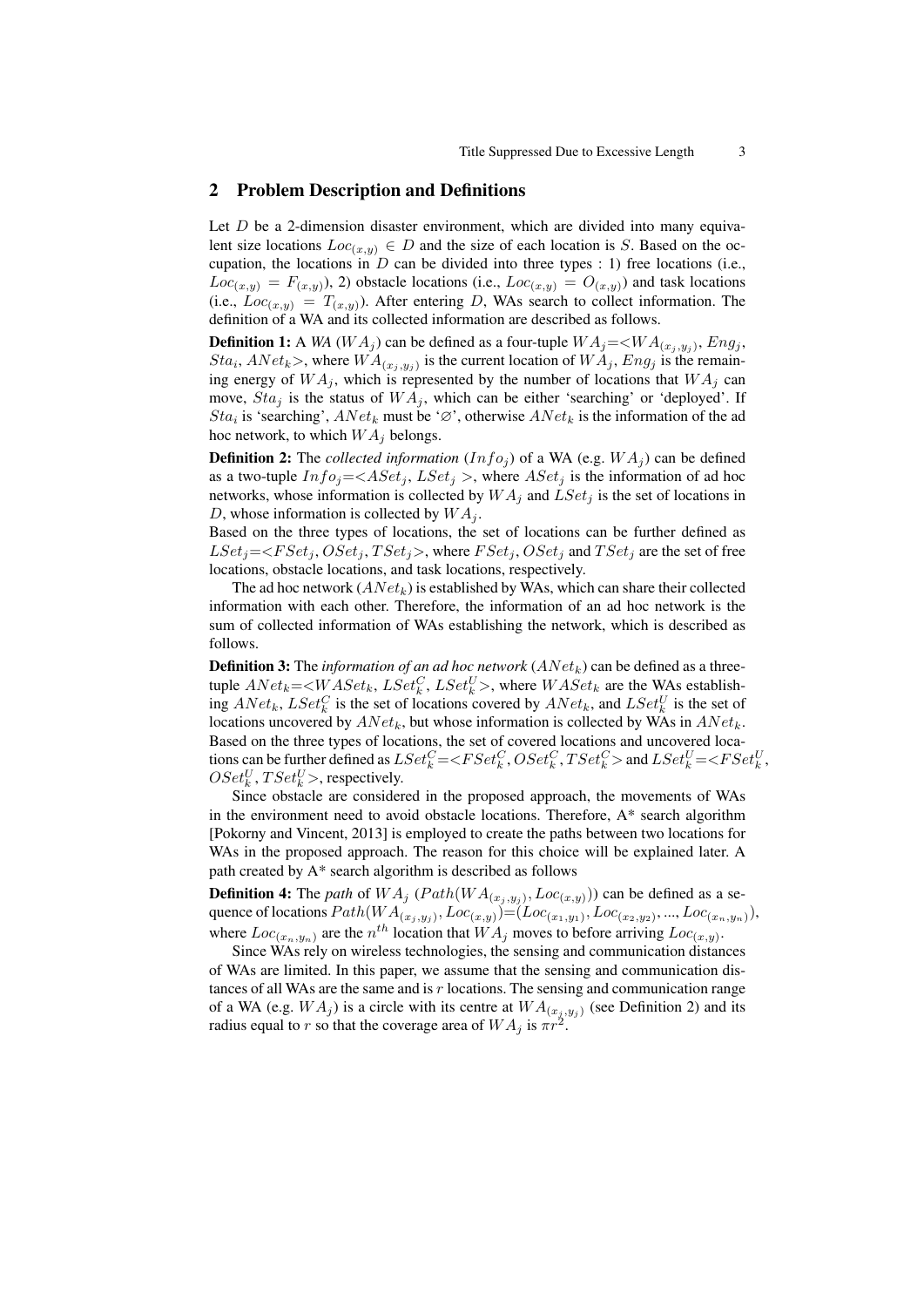In order to guide first responders to efficiently perform tasks, the ad hoc network established for TBWSD should achieve the three objectives, which are the communication of WAs, the maximum coverage of tasks and the maximum coverage of area. First, due to the limited sensing and communication capabilities of WAs, the distance between two WAs that can communicate with each other should be less than r. However, in that situation, there must be an overlap between the coverage areas of the two WAs. In order to maximize the coverage area of the ad hoc network established by them, the optimal distances between WAs that can communicate with each other in the network are  $r$ , which is illustrated in Fig.1..



Fig. 1. The optimal distances between WAs in the ad hoc network

In Fig.1., the black circles represent the locations of WAs, the circle areas inside the dash lines represent the coverage areas of WAs and the shadow areas are the overlaps between WAs that can communicate with each other. From Fig.1., it can be seen that when the distances between WAs are r, the size of each shadow area is  $(\frac{2}{3}\pi - \frac{\sqrt{3}}{2})r^2$ , which is about 39% of the coverage area of a WA (i.e.,  $\pi r^2$ ). Based on this result, it can be deduced that the maximum coverage area of an ad hoc network that achieves the three objectives of TBWSD and is established by N number of WAs is about  $N \cdot \pi r^2$  –  $39\% (N-1) \cdot \pi r^2$ .

Based on the maximum coverage area, the objective value (e.g.  $Objval_k$ ) is proposed to evaluate whether an ad hoc network (e.g.  $ANet_k$ ) achieves the three objectives of TBWSD, which is described as follows.

$$
Objval_k = \frac{S \cdot |FSet_k^C| \cdot |TSet_k^C|}{(|WASE_k| \cdot \pi r^2 - 39\%(|WASE_k| - 1) \cdot \pi r^2) \cdot (|TSet_k^C| + |TSet_k^U|)},
$$
(1)

where S is the size of each location,  $|FSet_k^C|$  is the number of free locations covered by  $ANet_k$  (see Definition 3),  $|TSet_k^C|$  is the number of task locations covered by  $ANet_k$ .  $|WASEt_k|$  is the number of WAs establishing  $ANet_k$  and  $|TSet_k^C| + |TSet_k^U|$  is number of task locations, whose information is collected by WAs in  $ANet_k$ . The value of  $Objval_k$  is a number in [0, 1], where 0 and 1 represent  $ANet_k$  does not and does achieve the three objectives of TBWSD, respectively.

## 3 A Task-based WAs Search and Deployment Approach

The modules of each WA are illustrated in Fig. 2..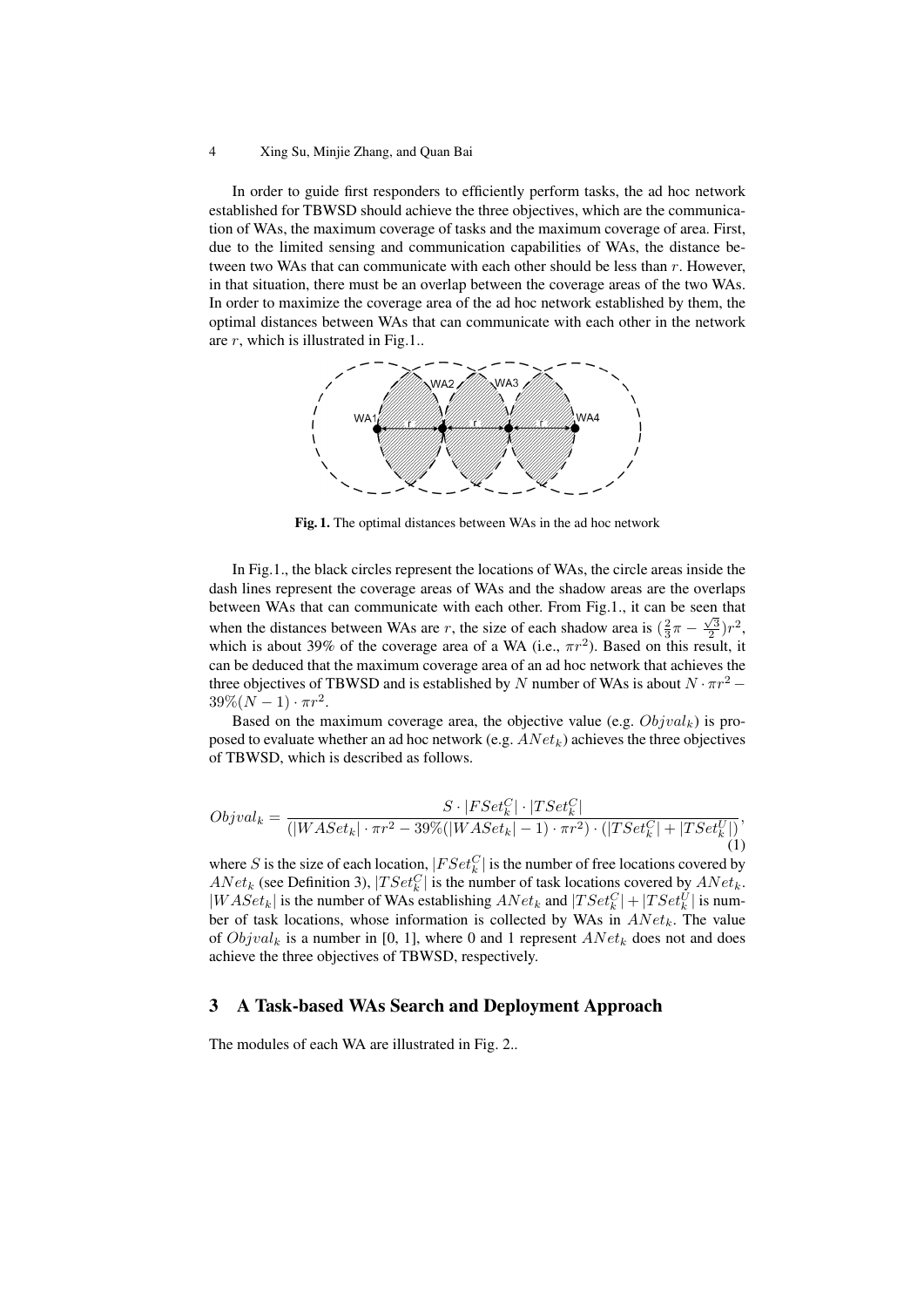

Fig. 2. The modules of each WA

From Fig. 2. it can be seen that each WA in the proposed approach has two modules: a search module and a deployment module. The main objectives of the search module are to help the WA to plan the search path and collect information about the environment. At the same time, the deployment module calculates the most suitable deployment location according to the current collected information. In addition, the search module also monitors the remaining energy of the WA to decide when to finish the search and begin to deploy according to the current and deployment locations of the WA.

#### 3.1 The search module

In this subsection, the search strategy and the energy monitoring of the search module are introduced in detail.

The search strategy Due to the destruction of local communication infrastructures, WAs need to move and collect information in an uncertain and complex environment. In addition, due to the limited energy, sensing and communication capabilities of WAs, it is impossible for a WA to search all locations of the environment. Therefore, the search strategy is proposed, which can help the WA to move to the highest task density locations so as to collect as much information of task locations as possible with the limited energy. The search strategy is described in Algorithm 1.

**Algorithm 1:** The search strategy employed by  $WA_i$ : <sup>1</sup> repeat  $Temp = \varnothing$ **for** each  $T_{(x,y)} \in TSet_j$  do **if**  $Distance(T_{(x,y)}, WA_{(x_i, y_j)}) \leq r$  then  $\vert$   $\vert$   $Temp = Temp \cup T_{(x,y)}$  $(x_{mean}, y_{mean}) = (\frac{\sum_{x \in Temp} x}{|Temp|}, \frac{\sum_{y \in Temp} y}{|Temp|})$  $dis = Distance(Loc_{(x_{mean}, y_{mean})}, WA_{(x_i, y_i)})$  if *The movement check of energy monitoring returns 1* then 9 | W $A_j$  moves through  $Path(WA_{(x_j, y_j)}, Loc_{(x_{mean}, y_{mean})})$  $\left| \quad \right|$   $Eng_j = Eng_j - |Path(WA_{(x_j, y_j)}, Loc_{(x_{mean}, y_{mean})}|)$ **until**  $dis < one$  location;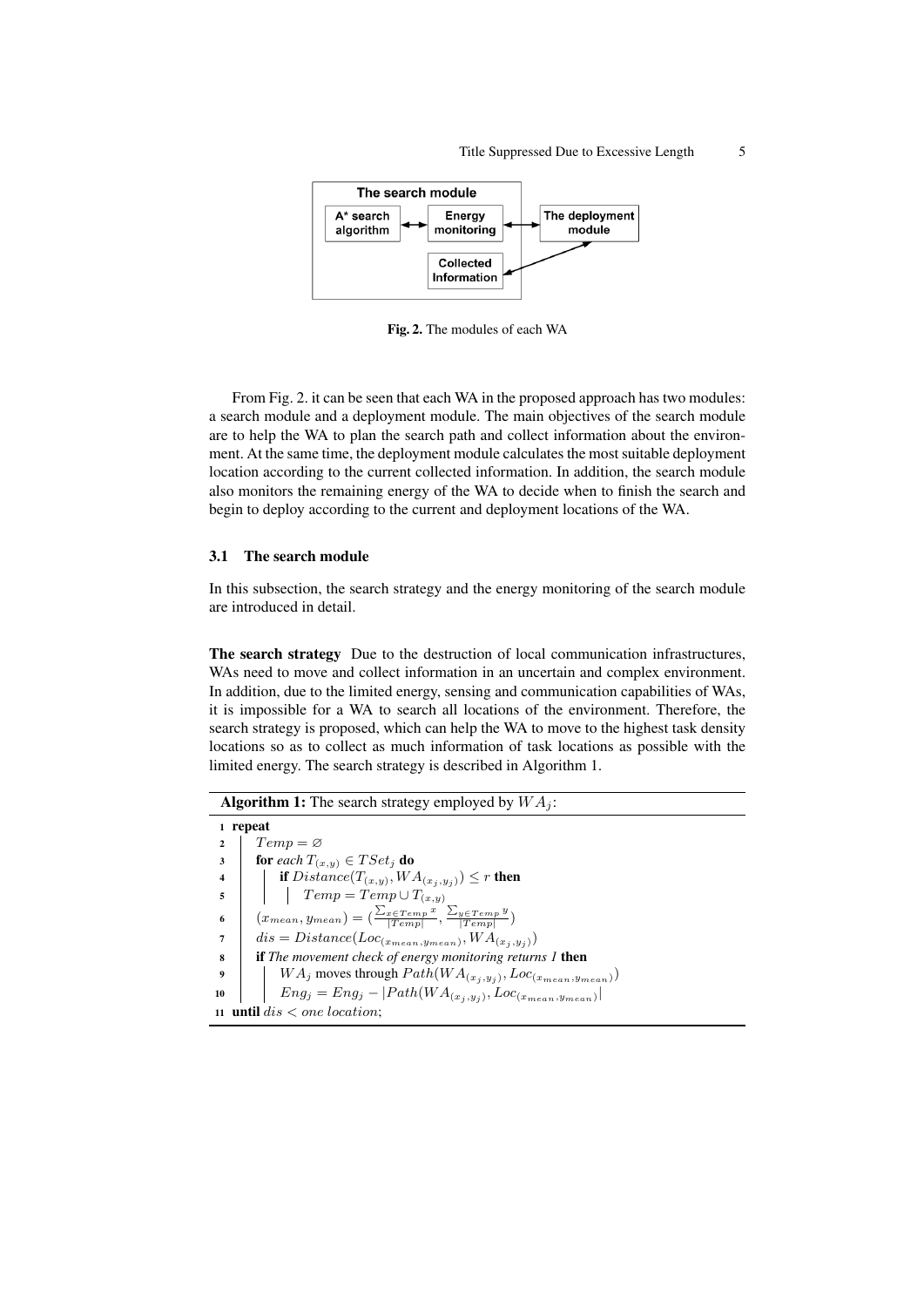Algorithm 1 is explained as follows. At the beginning, the temporal variable  $Temp$ is initialised as  $\varnothing$  (Line 2). After variable initialisation, the tasks within the sensing and communication range of  $WA_i$  are recorded in  $Temp$  (Lines 3 to 5). Then, the mean (i.e., the average value) of locations of tasks in  $Temp$  is calculated and recorded in  $Loc_{(x_{mean}, y_{mean})}$  (Line 6). After that, the difference between  $WA_{(x_j, y_j)}$ and  $Loc_{(x_{mean}, y_{mean})}$  is calculated and recorded in *dis* (Line 7). Finally, if the movement check function of the energy monitoring returns 1,  $WA_j$  will move from  $WA_{(x_i, y_j)}$ to  $Loc_{(x_{mean}, y_{mean})}$  through the path created by A\* search algorithm and  $WA_j$  loses some energy for this movement (Lines 8 to 10). The process is repeated until dis is less than one location, which indicates that  $WA<sub>j</sub>$  has already moved to the highest task density location (i.e.,  $Loc_{high}$ ) in the area (Line 11).

 $WA_j$  records  $Loc_{high}$  and the number of covered task locations at  $Loc_{high}$ . However, since  $Loc_{high}$  might be the local highest task density location, if  $WA_i$  decides to continue to search in the environment, it should move far away from  $Loc_{high}$  until  $Loc_{(x_{mean}, y_{mean})}$  does not point to  $Loc_{high}$  direction. In addition, during the search,  $WA_i$  might move within the communication range of another WA (e.g.  $WA_u$ ). In this situation,  $WA_i$  and  $WA_u$  will share their collected information (i.e.,  $Info_i$  and  $Info_u$ , see Definition 2) with each other.

From the search strategy, it can be seen that in the proposed approach, the movements of  $WA_j$  are many short-distance movements. Since  $Loc_{(x_{mean}, y_{mean})}$  is within the sensing and communication range of  $WA_j$ , the information of locations between  $WA_{(x_j, y_j)}$  and  $Loc_{(x_{mean}, y_{mean})}$  can be known by  $WA_j$ . In this situation, A\* search algorithm is the best choice for path planning, which can quickly create the path between  $WA_{(x_i, y_j)}$  and  $Loc_{(x_{mean}, y_{mean})}$  and avoid sophisticated calculations.

Energy monitoring The energy monitoring of the search module is to update the deployment location during the search and check the energy for each movement of the WA (e.g.  $WA<sub>i</sub>$ ) so as to decide when the WA must stop its search and begin to move to the deployment location. The energy monitoring includes two functions: 1) The deployment location update and 2) The movement check.

Since the deployment module creates real-time suitable deployment location for  $WA_i$  based on the current collected information, with the enlarging views of  $WA_i$ , the new deployment location (i.e.,  $Loc^{new}_{deploy}$ ) is more suitable than the old deployment location (i.e.,  $Loc_{deploy}^{old}$ ). The deployment location update function must check whether the remaining energy (i.e.,  $Eng_j$ , see Definition 1) is enough for  $WA_j$  to move from current location to  $Loc_{deploy}^{new}$ . In the function, first, A\* search algorithm is employed to create the path from current location to the new deployment location (i.e.,  $Path(WA_{(x_j, y_j)}, Loc_{depth(y)}^{new})$ , see Definition 4). After receiving the path, the update of the deployment location is described in Equation 2.

$$
\begin{cases} |Path(WA_{(x_j, y_j)}, Loc_{deplay}^{new})| \leq Eng_i: Loc_{deplay}^{new} \\ |Path(WA_{(x_j, y_j)}, Loc_{deplay}^{new})| > Eng_i: Loc_{deplay}^{old} \end{cases} \tag{2}
$$

If  $Eng_i$  is enough for  $WA_j$  to move to  $Loc_{deploy}^{new}$ ,  $Loc_{deploy}^{new}$  replaces  $Loc_{deploy}^{old}$ , otherwise, the deployment location is still  $Loc_{deploy}^{old}$ .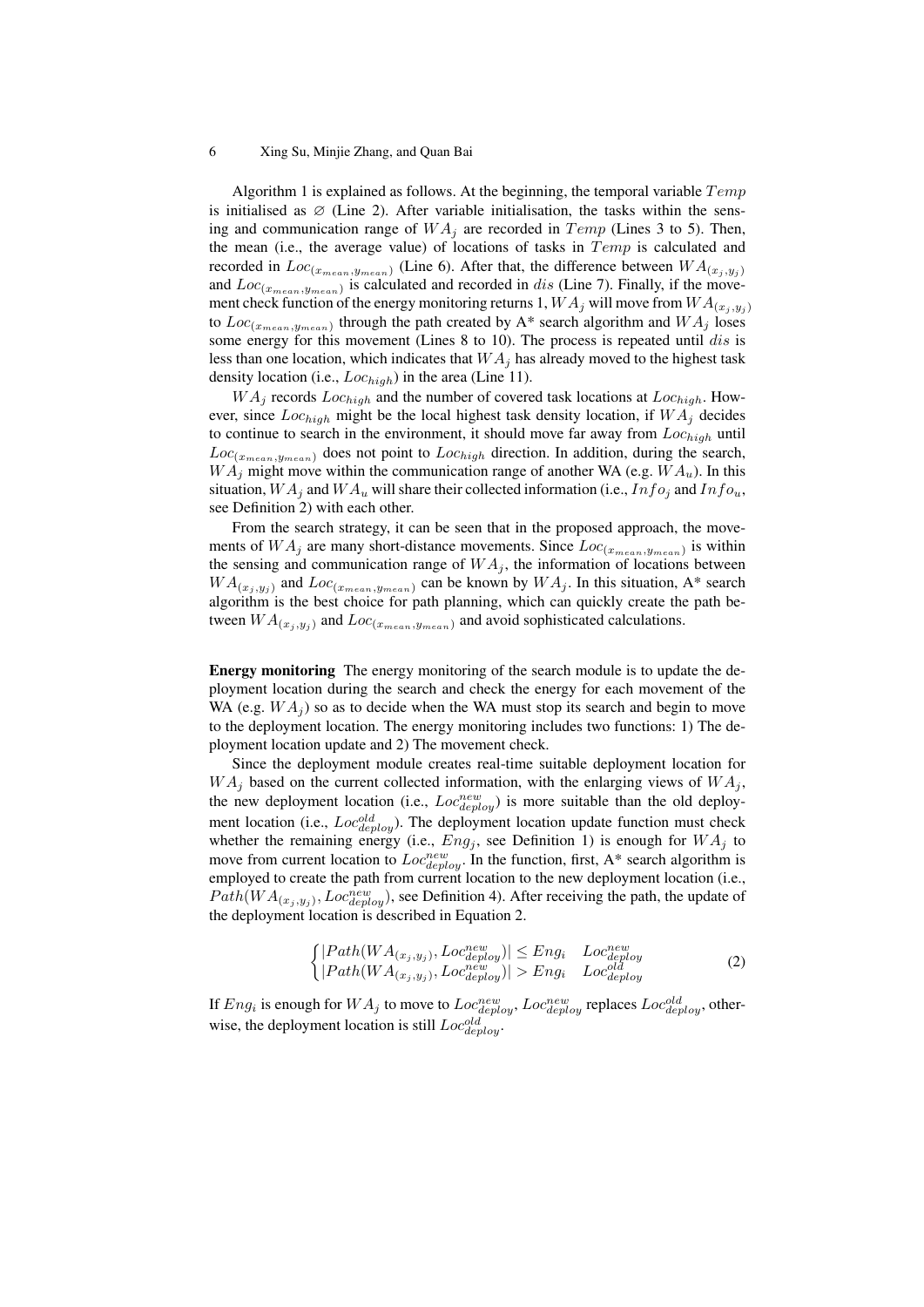When  $WA_j$  wants to move to a location (i.e.,  $Loc_{(x,y)}$ ) through a path (i.e.,  $Path(WA_{(x_j, y_j)},$  $Loc_{(x,y)}$ ), the movement check function checks that after this movement, whether  $Eng<sub>j</sub>$  is enough for  $WA<sub>j</sub>$  to move to the deployment location (i.e.,  $Loc_{deploy}$ ). The check of the movement is described in Equation 3.

$$
\begin{cases}\n(|Path(WA_{(x_j,y_j)},Loc_{deploy})| + |Path(WA_{(x_j,y_j)},Loc_{(x,y)})|) \leq Eng_i & 1 \\
(|Path(WA_{(x_j,y_j)},Loc_{deploy})| + |Path(WA_{(x_j,y_j)},Loc_{(x,y)})|) > Eng_i & 0\n\end{cases}
$$
\n(3)

If  $Eng_j$  is enough for  $WA_j$  to move to  $Loc_{deploy}$ , the function return 1, otherwise, the function return 0 and  $WA_i$  begin to move to  $Loc_{denlow}$ .

#### 3.2 The deployment module

In this subsection, the theoretical background and the deployment location finding of the deployment module are introduced in detail.

The theoretical background Since the coverage areas of WAs are circles, the problem of deploying WAs to cover task locations is the same as the problem of using circles to cover scattered points. In paper [Guo et al., 2010], [Hochbaum and Maass, 1985], authors pointed out that if a circle can cover the maximum number of scattered points, there are at least two points on the border of the circle. Based on this, Theorem 1 is proposed as follows.

Theorem 1. *Given two locations in a space and the radius* r *of the circle, if the distance between the two locations is less than* 2·r*, two new locations can be found. If the centre of the circle at one of two locations, two given locations are on the border of the circle.*

*Proof.* If the two locations are on the border of the circle, the line between the two locations is a chord of the circle. Since, the perpendicular bisector of the chord passes through the centre of a circle, one of two locations, the centre of the circle and the midpoint the chord form a right-angled triangle. According to the pythagorean theorem, the

distance between the centre of the circle and the chord is  $c = \sqrt{r^2 - (\frac{Distance(two points)}{2})}$  $\frac{two~points)}{2}\big)^2.$ In addition, the  $(\frac{Distance(two points)}{2})^2 \leq r^2$  so that  $Distance(two points) \leq 2 \cdot r$ . The centres of the circle are the two new locations, which are symmetric on the both side of the chord.

Theorem 1 is represented by  $(Loc_{c_1}, Loc_{c_2}) = CentreLoc(Loc_{(x_1,y_1)}, Loc_{(x_2,y_2)}, r)$ in this paper, where  $Loc(x_1, y_1)$  and  $Loc(x_1, y_1)$  are two given locations in the environment. If the distance of them less that  $2 \cdot r$ ,  $Loc_{c_1}$  and  $Loc_{c_2}$  are two new locations found by Theorem 1.

The deployment location finding The deployment module find the most suitable deployment location for a WA (e.g.  $WA_j$ ) based on the current information collected by the search module (i.e.,  $Info_j$ , see Definition 2). According to whether  $WA_j$  has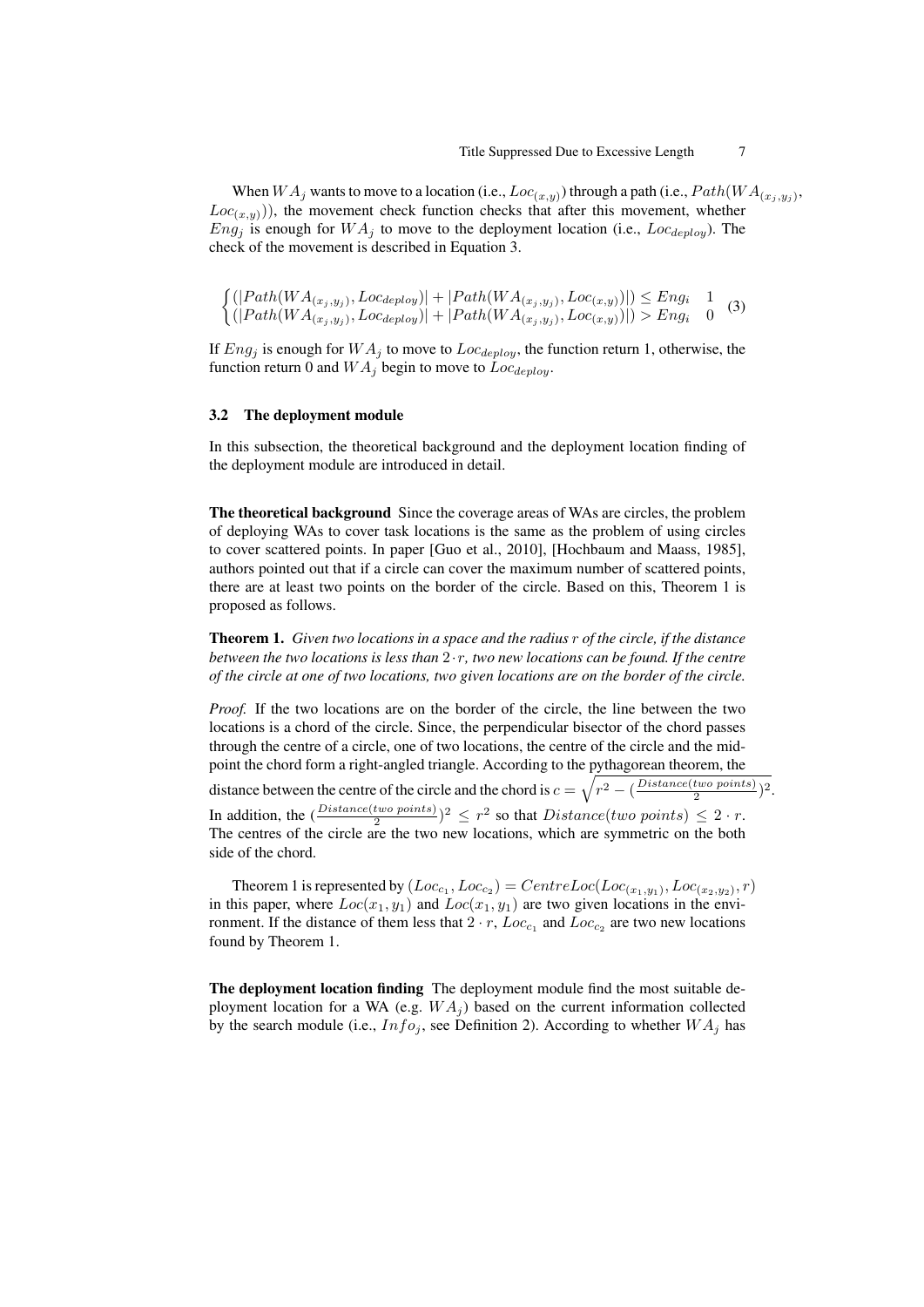collected information of ad hoc networks in the environment, the deployment location finding process can be divided into two situations: 1) The deployment location finding without information about ad hoc networks and 2) The deployment location finding with information of ad hoc network.

The deployment location finding without information of ad hoc networks: If  $WA_i$ has not collected information of ad hoc network in the environment (i.e.,  $ASet_i = \emptyset$ , see Definition 2), it will establish an ad hoc network by itself. Since the coverage area of a WA is fixed, the deployment location of  $WA_j$  should be the highest task density location (i.e.,  $Loc_{high}$ ) that can cover the maximum number of task locations.

The deployment location finding with information of ad hoc networks: If  $WA_i$ has collected information of ad hoc networks in the environment (i.e.,  $ASet_i \neq \emptyset$ , see Definition 2), it will join the ad hoc network (e.g.  $ANet_k$ ) including the most number of WAs. The three objectives of the ad hoc network established for TBWSD should be achieved after  $WA_j$  joining  $ANet_k$ . Therefore, the deployment location of  $WA_i$  should be able to communicate with one WA in  $ANet_k$ . According to Fig.1., the optimal distance between two WAs in an ad hoc network is  $r$ . In order to cover the maximum number of task locations, based on Theorem 1, the deployment location of  $WA_i$  can be decided by two locations in the environment. Therefore, the deployment location of  $WA_i$  is decided by two locations (i.e., one location of a WA in  $ANet_k$ (i.e.,  $WA_i \in WASEt_k$ , see Definition 3) and one location of an uncovered task (i.e.,  $T(x,y) \in TSet_k^U$ , see Definition 3)).

The detail deployment location finding process of  $WA_j$  with information of ad hoc networks is described in Algorithm 2.

| <b>Algorithm 2:</b> The deployment location finding process of $WA_i$ :                                                                                                                                                                                         |
|-----------------------------------------------------------------------------------------------------------------------------------------------------------------------------------------------------------------------------------------------------------------|
| 1 $Temp = \varnothing$                                                                                                                                                                                                                                          |
| 2 for each $T_{(x,y)} \in TSet_k^U$ and $WA_u \in WASE_k$ do                                                                                                                                                                                                    |
| 3   if $Distance(T_{(x,y)}, WA_{(x_u,y_u)}) \leq 2 \cdot r$ then                                                                                                                                                                                                |
| $\begin{array}{c c} \hline \texttt{4} & (Loc_{c_1}, Loc_{c_2}) = CentreLoc(T_{(x,y)}, WA_{(x_u,y_u)}, r) \\ \hline \end{array}$                                                                                                                                 |
|                                                                                                                                                                                                                                                                 |
| 6 for each $Locc \in Temp$ do                                                                                                                                                                                                                                   |
| if $Locc \neq O(x,y)$ then                                                                                                                                                                                                                                      |
|                                                                                                                                                                                                                                                                 |
|                                                                                                                                                                                                                                                                 |
| 8<br><b>60</b> $\begin{array}{c c} \n\hline\n\text{for each } T_{(x,y)} \in TSet_k^U \text{ do} \\ \hline\n\text{if Distance}(T_{(x,y)}, Loc_c) \leq r \text{ then} \\ \hline\n\text{if Distance}(T_{(x,y)}, Loc_c) \leq r \text{ then} \\ \hline\n\end{array}$ |
| 11 choose the $Locc$ with $Max( TSetc )$ as $Locdeploy$                                                                                                                                                                                                         |

Algorithm 2 is explained as follows. At the beginning, the temporary variable  $Temp$ is initialised to  $\varnothing$  (Line 1). After that, all potential deployment locations decided by one location of a WA in  $ANet_k$  and one location of an uncovered task are calculated based on Theorem 1 and recorded in  $Temp$  (Lines 2 to 5). If the potential deployment location is not occupied by the obstacle, the task locations covered by  $WA_i$ , which are uncovered by  $ANet_k$ , are recorded in  $TSet_c$  (Lines 6 to 10). Finally, the potential location that can cover the maximum number of uncovered task locations are chosen to be the deployment location for  $WA_j$  (Lines 11).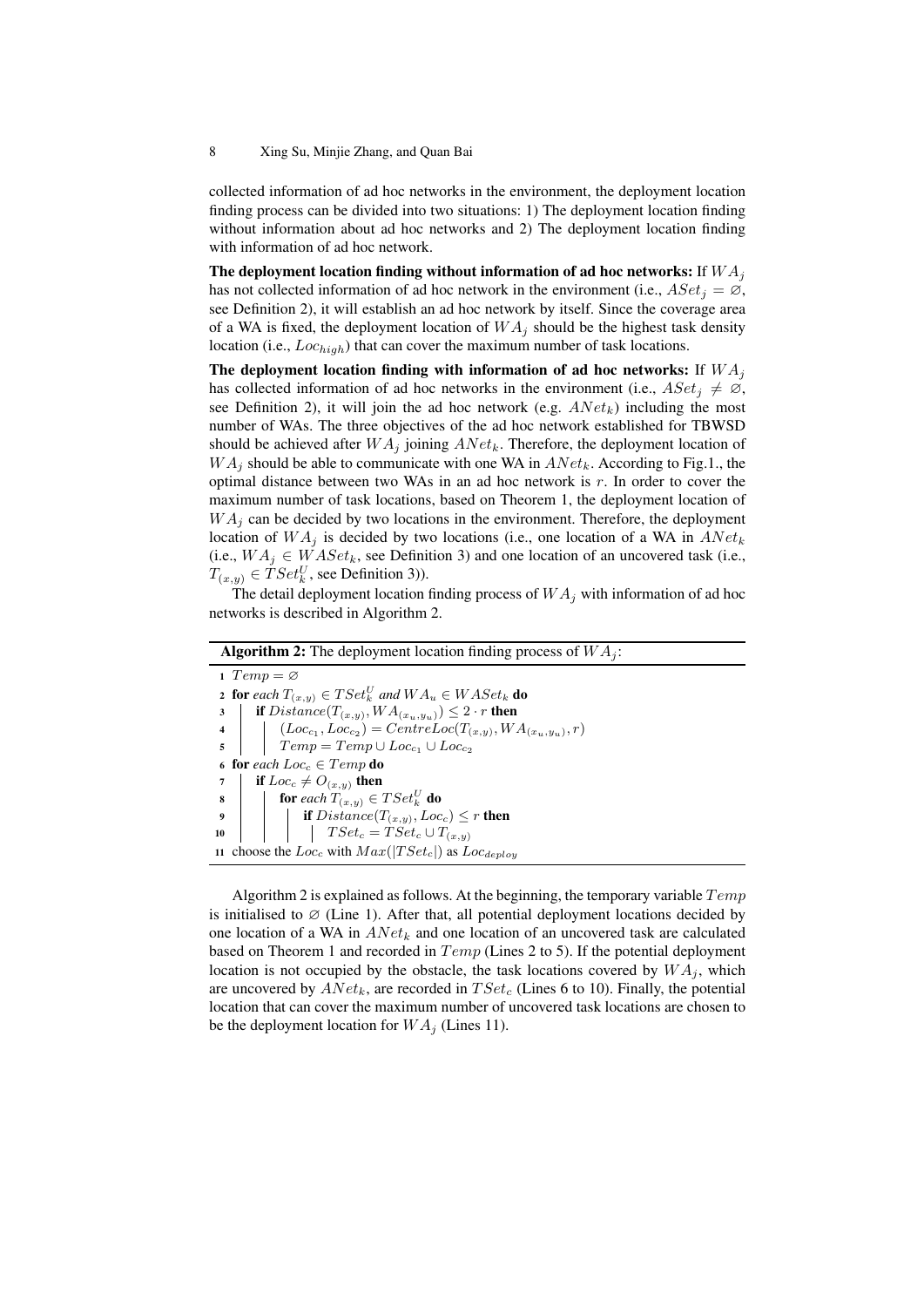#### 4 Experiments

Two experiments are conducted to evaluate the performance of the proposed approach (TBWSD). The first experiment is to evaluate the search module of the proposed approach. The benchmark approach in the first experiment is the robot-sensors deployment approach (RSD) proposed by Reich et al. [Reich and Sklar, 2006a]. The second experiment is to evaluate the deployment module of the proposed approach. The benchmark approach in the second experiment is the dynamic relays deployment approach (DRND) proposed by Guo et al. [Guo et al., 2010].

#### 4.1 Experimental settings

In two experiments, 100 tasks and a number of obstacles are randomly distributed in a  $50 \times 50$  environment. In the first experiment, a WA without knowledge about the environment collects information in the environment based on RSD and TBWSD, respectively, when the sensing and communication range of the WA is 10 locations and the energy of the WA is 80 locations. RSD is a decentralised robot-sensors search and deployment approach, which employs the blind search mechanism to search tasks in a disaster environment. The number of tasks discovered by the WA is the indicator in the first experiment. In the second experiment, 1 to 10 WAs with global knowledge about the environment establish ad hoc networks according to DRND and TBWSD, respectively, when the sensing and communication range of WAs is 10. DRND is a centralised relays deployment approach, which establishes ad hoc networks by covering the maximum number of tasks in the environment. The coverage of tasks, the coverage of area and the objective values (see Equation 1) of the established ad hoc networks are the three indicators in the second experiment.

### 4.2 The experimental results of the first experiment

The experimental results of the first experiment are illustrated in Fig.3..



Fig. 3. The experimental results of the first experiment

The X-axis of Fig.3. represents the number of locations moved by the WA, while the Y-axis of Fig.3. represents the number of task locations, whose information is collected by the WA. From Fig.3, it can be seen that at the beginning of the experiment, the number of tasks, whose information is collected by the WA based on RSD and TBWSD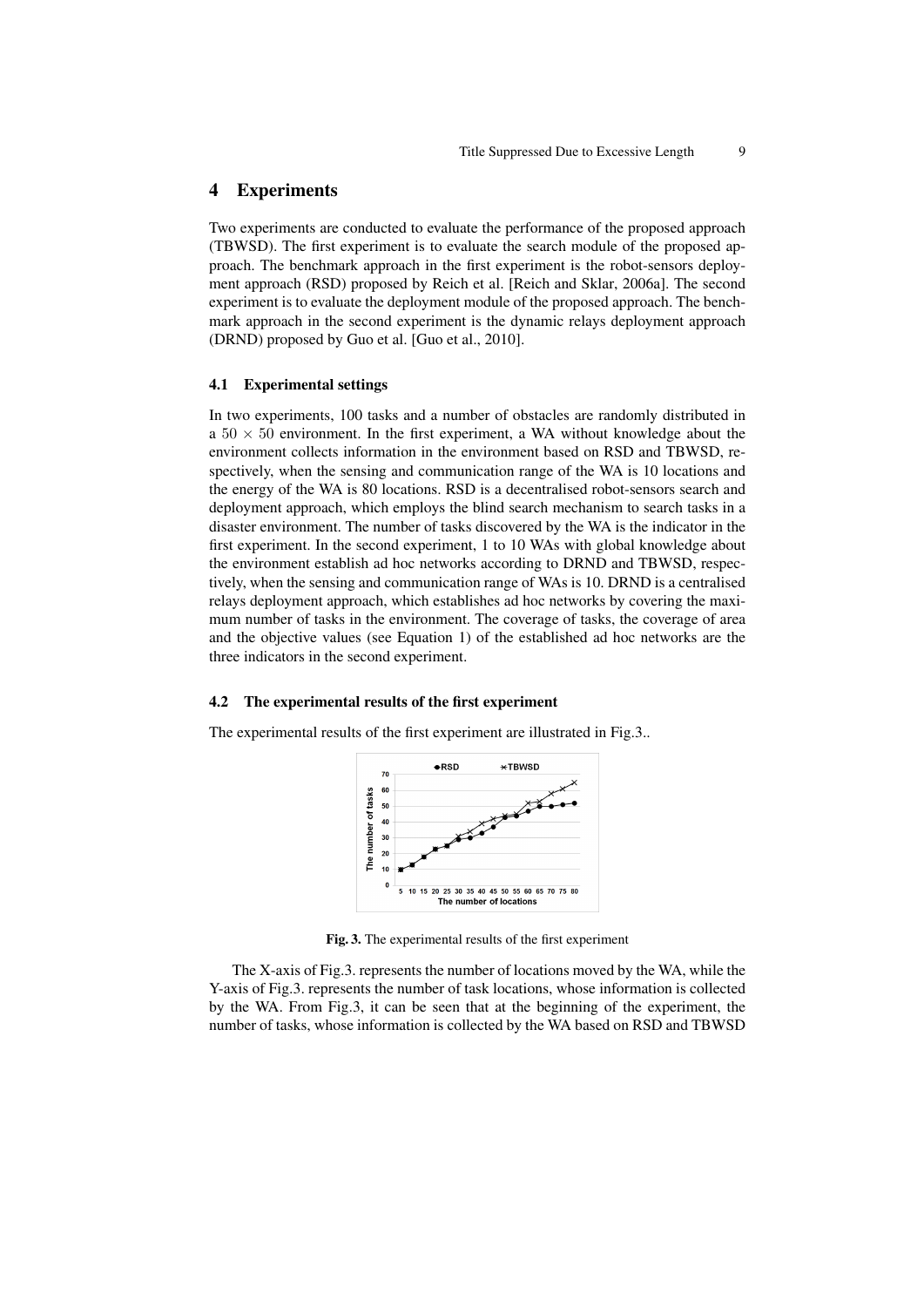are the same. This is because that the initial location of the WA in both approaches are the same. After moved a number of locations, the WA based on TBWSD can collect more task locations in the environment than that of RSD. This is because the WA based on TBWSD can move to the locations with highest density of tasks, while the WA based on RSD only randomly moves in the environment.

#### 4.3 The experimental results of the second experiment

The experimental results of the second experiment are illustrated in Fig.4.



Fig. 4. The experimental results of the second experiment

The X-axes of Fig.4 represent the number of WAs, while the Y-axes of Fig.4(a), 4(b) and 4(c) represent the number of covered tasks, the covered area and the objective values of the established ad hoc networks, respectively. From Fig.4(a)., it can be seen that the ad hoc networks established by DRND can cover more tasks in the environment than that of TBWSD. This is because that DRND is a centralised approach without considering the communication of WAs in the established networks so that DRND finds the locations to deploy WAs from the whole environment. While in order to guarantee the communication of WAs in the established networks, TBWSD just finds that kind of locations from the areas around the WAs that have already deployed in the envionment. Therefore, DRND always finds the global maximum tasks covering locations to deploy WAs, while TBWSD just finds the local maximum tasks covering locations to deploy WAs. From Fig.4(b)., it can be seen that the ad hoc networks established by DRND can cover more area in the environment than that of TBWSD. This is because that generally, the global maximum tasks covering locations are far from the coverage areas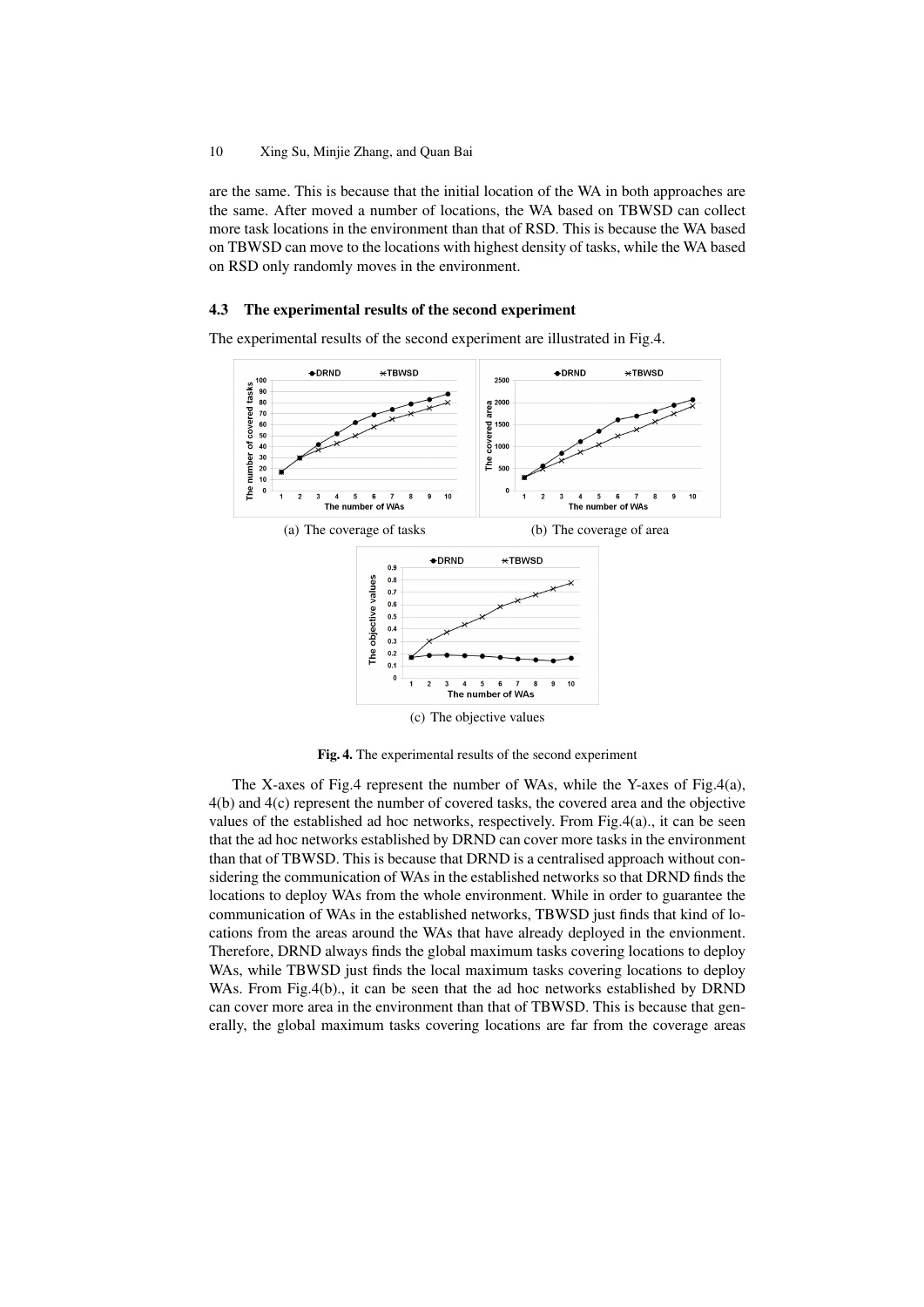(communication ranges) of WAs that have already deployed in the environemnt so that the overlaps between the coverage areas of WAs in the ad hoc network established by DRND are small. While in TBWSD, each WA in the ad hoc networks must lose at least 39% of its coverage area (communication range) as the overlap to communicate with another WA, which significantly decreases the coverage area of the established networks. From Fig.4(c)., it can be seen that the objective values of the ad hoc networks established by DRND is less than that of established by TBWSD. This is because that although the ad hoc networks established by DRND can cover more tasks and area in the environment, without the communication of WAs, the objective values of ad hoc networks, which indicate the average work efficiency of each WA, do not increase with the increase number of WAs. While in the ad hoc networks established by TBWSD, although each WA loses at least 39% of its coverage area (communication range) as the overlap to communicate with another WA, the communication of WAs enables information about tasks covered by different WAs to be shared among WAs in the networks so that the objective values of ad hoc networks increase linearly with the increase number of WAs.

The ad hoc networks established by 10 WAs according to DRND and TBWSD are illustrated in Fig.5..



(a) The ad hoc network established by (b) The ad hoc network established by DRND **TBWSD** 

Fig. 5. The established ad hoc networks

In Fig.5., the crosses represent the locations of stationary tasks, the black rectangles represent the locations of obstacles, the points represent the deployment locations of WAs and the circle areas inside the solid lines represent the communication ranges of WAs. Form Fig.5., it can be seen that the locations of WAs deployed by DRND are scattering and irregular. While the locations of WAs deployed by TBWSD are concentrated and regular, which can communicate one by one and follow the distribution of tasks in the environment.

# 5 Related Work

Heo et al. proposed a distributed self-spreading approach for deployment of mobile wireless sensors [Heo and Varshney, 2003], which was inspired by the equilibrium of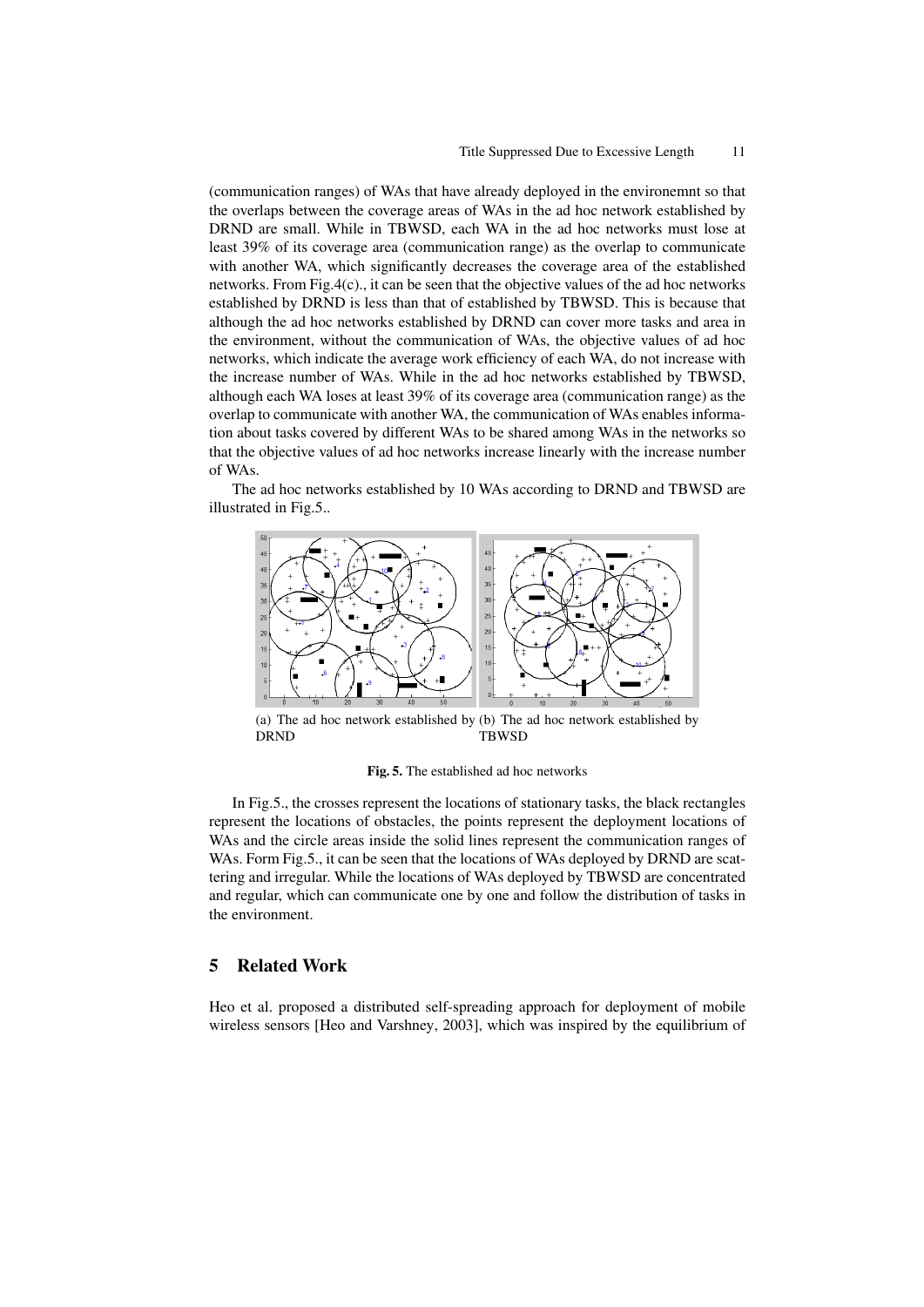molecules. The strength of interaction forces between two mobile wireless sensors is calculated from the distance between the two sensors. The final location of each sensor is the balance point of interaction forces of its surrounding sensors. The main objective of Heo et al. approach is to minimize the overlaps of coverage areas between sensors so as to maximize the coverage area of the established ad hoc network. Different from Heo et al. approach, our approach not only maximizes the area covered by the network, but also maximizes the number of tasks covered by the network so as to ensure most of tasks in the environment can be performed by the guidance of the established ad hoc network.

Reich et al. proposed an approach for establishing robot-sensor networks for search and rescue [Reich and Sklar, 2006b]. In their approach, a very large number of sensor robots guide a smaller number of mobile robots to perform tasks, which corresponds to WAs and first responders in our approach, respectively. Although Reich et al. approach considers the three objectives of TBWSD, the deployment of sensor robots only relies on a series of hierarchical behaviors, which cannot find the optimal deployment locations that maximize the three objectives of the ad hoc network established for TBWSD. Different from Reich et al. approach, in our approach, the deployment location finding process is based on an enumerating process, which can find the optimal deployment locations for WAs so as to maximize the three objectives of TBWSD.

Guo et al. proposed a dynamic relays deployment approach for wireless networks establishment in disaster environments [Guo and Huang, 2009]. In their approach, the wireless communication devices are taken by the first responders and the relays are deployed to locations where have the highest density of the communication overlaps of first responders. The problem that Guo et al. approach handles is similar with TBWSD. However, Guo et al. assume that the relays are powerful enough to freely communicate with external environments so that the communication of deployed relays is not considered. This assumption limits the application of their approach in disaster environments, when the communication ranges of first responders are limited. In our approach, the objective of the established ad hoc network is to guide first responders to efficiently perform tasks in the disaster environment. The communications of WAs just ensure that the information about covered tasks and first responders can be shared among WAs in the established ad hoc network.

# 6 Conclusion and Future Work

In this paper, a TBWSD approach is proposed for ad hoc network establishment in disaster environments. The proposed approach enables WAs to efficiently move and collect information in an uncertain environment and establish ad hoc network by considering the communication of WAs, the coverage of tasks and the coverage of area. the experimental results demonstrated that the ad hoc networks established by the proposed approach have better performance than some of current approaches in terms of the three objectives of TBWSD. In the future, we will extend the proposed approach to handle the dynamic changes of disaster environments.